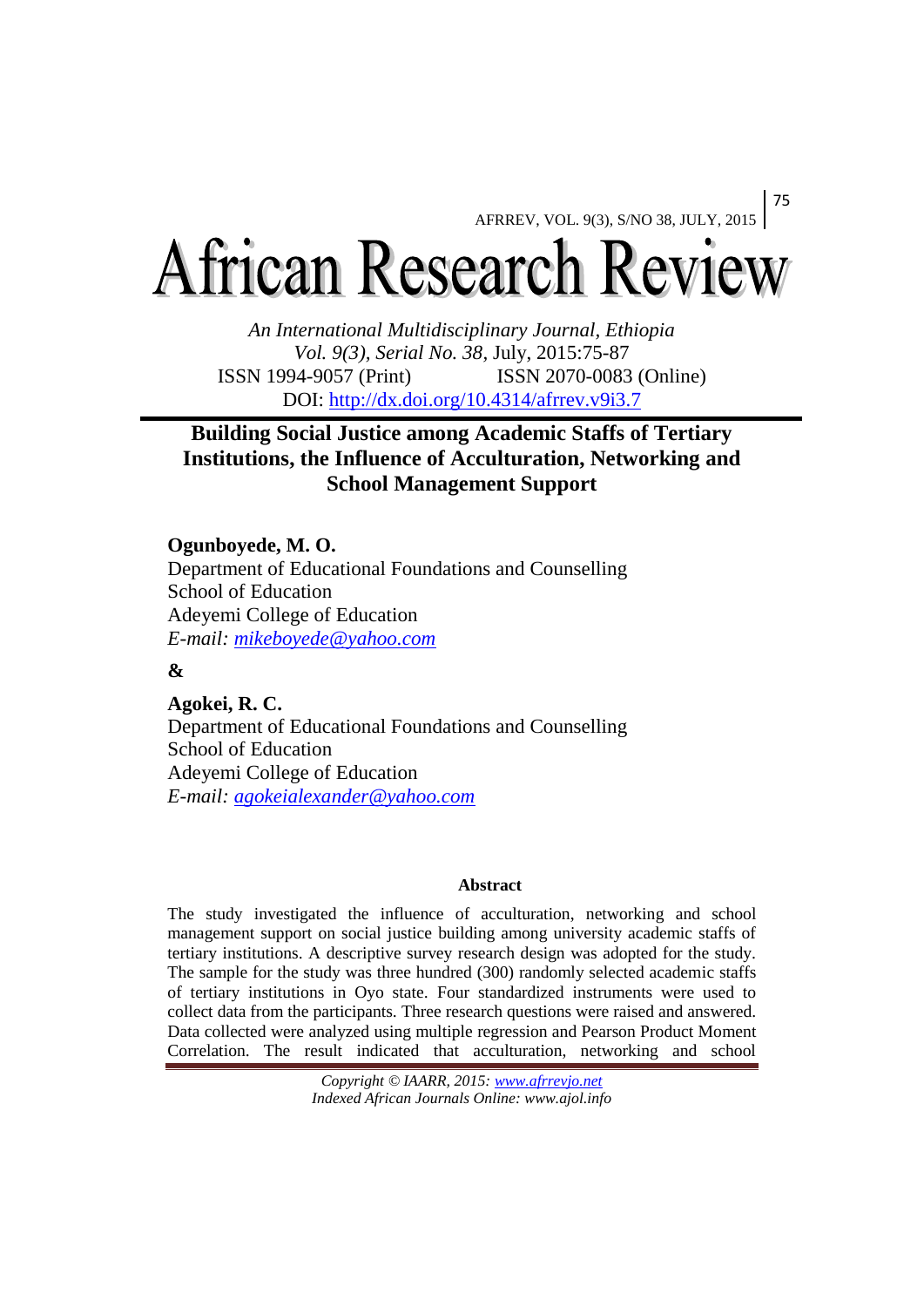management support, all had significant relationships with social justice building of university academic staffs. The combined effect of the three variables was significant and produced an F- ratio value significant at 0.05 level ( $F = 10.8241$ ; < .05). The three variables accounted for 30.9% of the total variance on social justice building of the participants with acculturation being the most potent predictor in the investigation. Based on the findings recommendations were made for all significant stakeholders.

# **Key words:** Acculturation, Networking, School management support, Social justice

# **Introduction**

A review of current educational research literature reveals a number of problematic features on the broad topic of education for diversity, equity, and social justice. A growing number of education reformers, policymakers, and researchers have argued that many of the well-publicized and pivotal causes and shortcomings of the tertiary education system in Nigeria are, to a significant extent, due to inadequacies in the working conditions, resources, and support afforded to schoolteachers. Proponents of this view hold, for example, that teachers are underpaid, have too little to say in the operation of schools, are afforded too few opportunities to improve their teaching skills, suffer from a lack of support or assistance, and are not adequately rewarded or recognized for their efforts. These critics claim that the key to improving the quality of schools lies in upgrading the status, training, and working conditions of teaching, that is, in furthering the professionalization of teachers and teaching revolving in social justice. The rationale underlying this view is that upgrading the social justice teaching occupation could lead to improvements in teachers' performance, which will ultimately lead to improvements in student learning (Talbert & McLaughlin 1993).

The phenomenon social injustice anchors predominantly in cultural, historical, economical, social, political, and ideological dimensions. There are two clear and distinct theoretical approaches to social justice discourses. One is a deductive approach that employs an ideal concept of justice. The other is an inductive approach that begins with socially unjust realities. The former is referred to as logocentric approach and the latter as grounded approach. The grounded approach begins with an ideal concept of social justice and then applies it to the socially unjust reality in a procedural way (Ekanga, 2005; Alexander, 2005). The grounded approach focuses on concrete examples of social injustice and aims for a socially just world by challenging social structure and institutional injustices (Collins, 1998; Wade, 2007). According to the grounded theorists, the necessity of teaching for social justice emerges from historical and current examples of social injustices (Tyson & Park, 2006, 2008). Due to the uncompromisable approaches of social justice discourses, the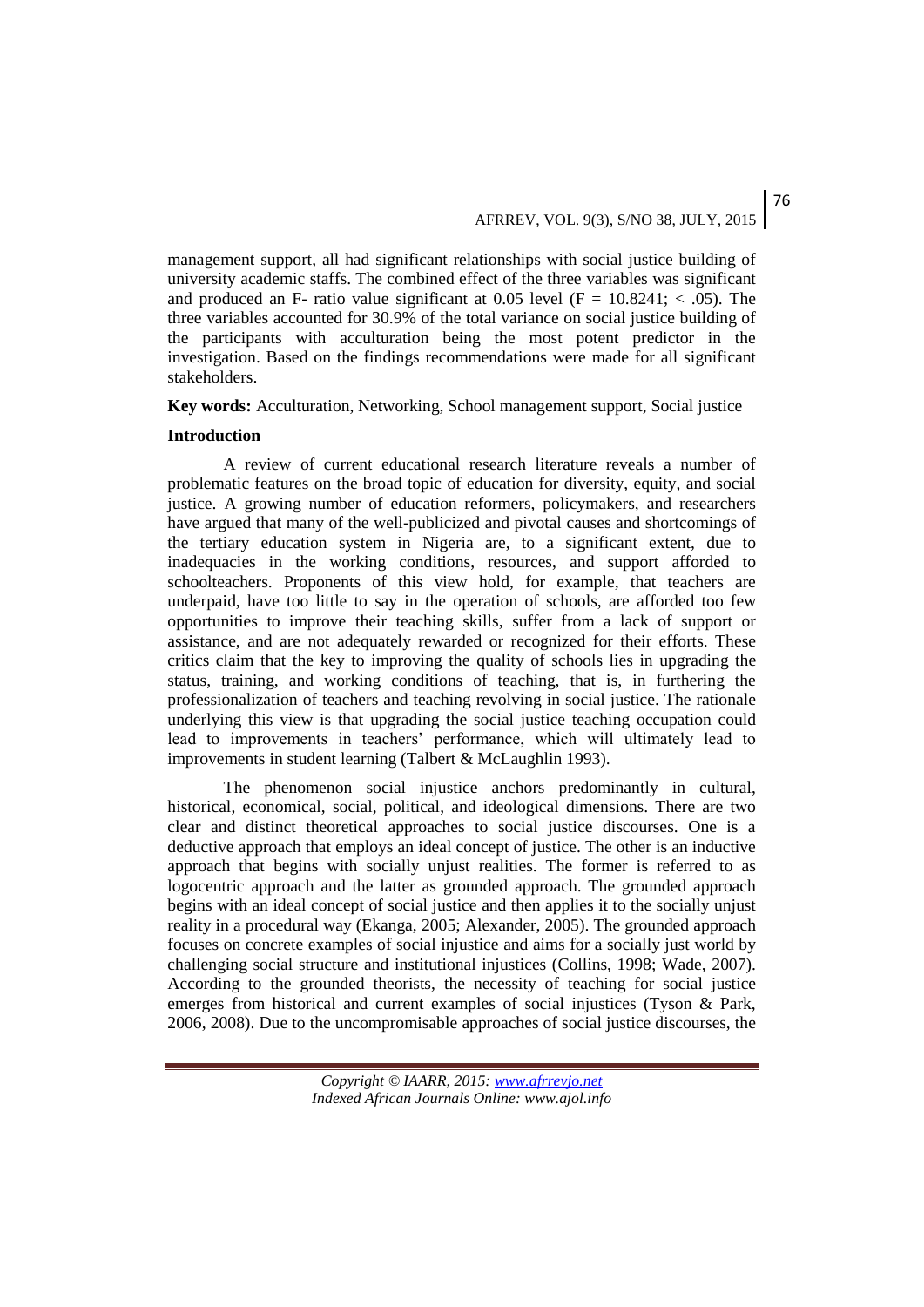task of defining social justice is a "formidable challenge" (Wade, 2007). The construct is observed to be full of complexity and frequently contradictory.

Inadvertently, researchers and educators are inevitably engaged in a cacophony of onto-epistemological issues when they deal with social justice issues. In other words, they examine epistemological orientation to social justice in an ontologically unjust world. Accordingly, social justice has been examined in its relation to dehumanization, oppression, and domination (Adams, Blumenfeld, Castandeda, Hackman, Peters & Zuniga, 2000). For example, feminist researchers conduct research for the purpose of correcting the invisibility and distortion of female experience in an already gendered society (Lather, 2004). Researchers reveal through social justice studies that race/racism is a central form of oppression (Delgado  $\&$ Stefancic, 2001) Socio-economic status reproduces the hierarchical structure and consolidates the status quo (Wirt, Choy, Rooney, Sen & Tobin, 2005) masculinity constrains on femininity (Collins, 1998; Olsen, 2000). In these studies, experiential knowledge of social injustice is privilege because it is legitimate, appropriate, and critical to understanding social injustice (Solorzano & Delgado Bernal, 2001). Empathic knowledge is also important because it is a way of seeing through and beyond experiences of social injustice.

Teaching is a complex and demanding profession. In addition teaching for social justice is a political and moral project. It aims for a necessary deconstructive reversal and a constructive moral formation. The deconstruction of social injustice and construction of social justice are inseparable projects. The possibility of social justice is increased by what Bigelow, Christensen, Karp, Miner & Peterson (2000) calls "a rainbow of resistance." In the process of permanent liberation, there is a call for the coalition of all people (Freire, 2003). With this, it becomes widely recognized that the role of the teacher has intensified, and teachers need to adapt to bureaucratically driven escalation of pressures, expectations and controls concerning what teachers do and how much they should be doing within the teaching day. The expectation on teachers to respond to current initiatives influences their professional lives in a number of ways. Further, there is an increasing body of research on social justice education (Bigelow & Peterson, 2002; Tyson, 2002; Wade, 2004; Gutstein & Peterson, 2005). However, it is important to note that few researchers conduct research on predictors of social justice building among teachers, and how it is related to their pedagogical practices. This study explores the relative effects of acculturation, social networking and school management support.

Acculturation can be referred to as a complex process whereby a minority group, as a result of continuous exposure to a cultural system which is significantly different from their original, cultural system modifies its social norms, attitudes, values and behaviors while relinquishing or retain the characteristics of their culture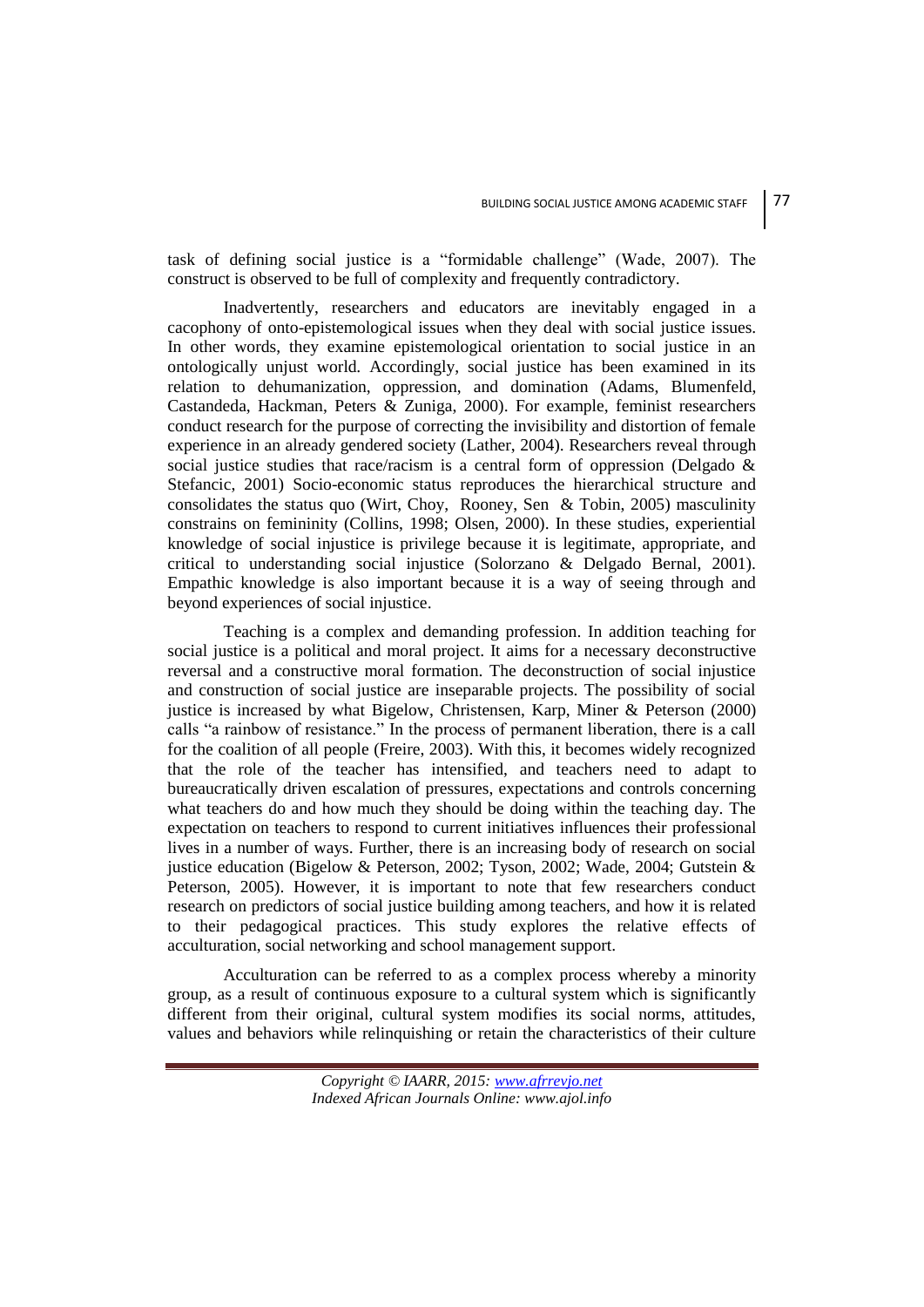of origin. The multiethnic and diverse cultural background of individuals and their continual migration to other settings and culture contributes to the prospect to acculturation. Acculturation theory has historically focused on individual and group level changes in behavior, attitudes, and values that occur in response to a new cultural environment (Kim & Abreu, 2001). Researchers have suggested that individuals respond and react to their new cultural environment, but mechanisms to explain individuals understanding and integration of their experiences have not been sufficiently advanced (Padilla & Perez, 2003). A recent model emphasizes the active role that individuals take in creating changes in their cultural orientation (Padilla  $\&$ Perez, 2003). Without an individually-based assessment of acculturation levels, there is a danger that discussion and analyses regarding immigrants will overlook the important issue of variability within the minority population under consideration (Ridley, Li & Hill, 1998). In several studies acculturation has emerged as an important predictor of various health outcomes under study (Balcazar, Peterson. & Krull,1997; Yi, 1998; Kennedy, 2000).These type of research has been regarded as a step forward in the study of cultural influences, as it increases specificity in measuring cultural influences (Betancourt & Regeser, 1993).

Literature suggest that networking behaviors, such as going for out for drinks to discuss business matters informally, attending conferences, or staying in contact with former colleagues, are essential to success in careers (Nierenberg, 2002; Torres, 2005). The current research defines networking by behaviors that are aimed at building, maintaining, and using informal relationships that possess the (potential) benefit to facilitate work related activities of individuals by voluntarily granting access to resources and maximizing common advantages (Wolff & Moser, 2006; Forret & Dougherty, 2004). The construct is defined on a behavioral level (Witt, 2004) and can be considered a "behavior syndrome" (Frese, Fay, Hilburger, Leng, & Tag, 1997), that is, a set of interrelated behaviors that are consistently shown by individuals. Networking is also associated with favorable performance ratings (Sturges, Conway, Guest, & Liefhooghe, 2005; Thompson, 2005) and may be a viable strategy in the work place (Wanberg, Kanfer, & Banas, 2000). Networking behaviors are used to build and maintain informal contacts that enhance career success (Forret & Dougherty, 2004). It could therefore hold promises for social justice building.

Further, promoting a positive school management support could be one way of fostering social justice building among academic staffs on tertiary institutions. A supportive school climate is the most important step in ensuring that schools provide a good basic values positive learning environment for all staffs and students. Basic values have predictive and explanatory potential, both at the individual and societal levels. Moreover, values can reflect major social change in societies and across nations. And values may influence the direction of social change and its speed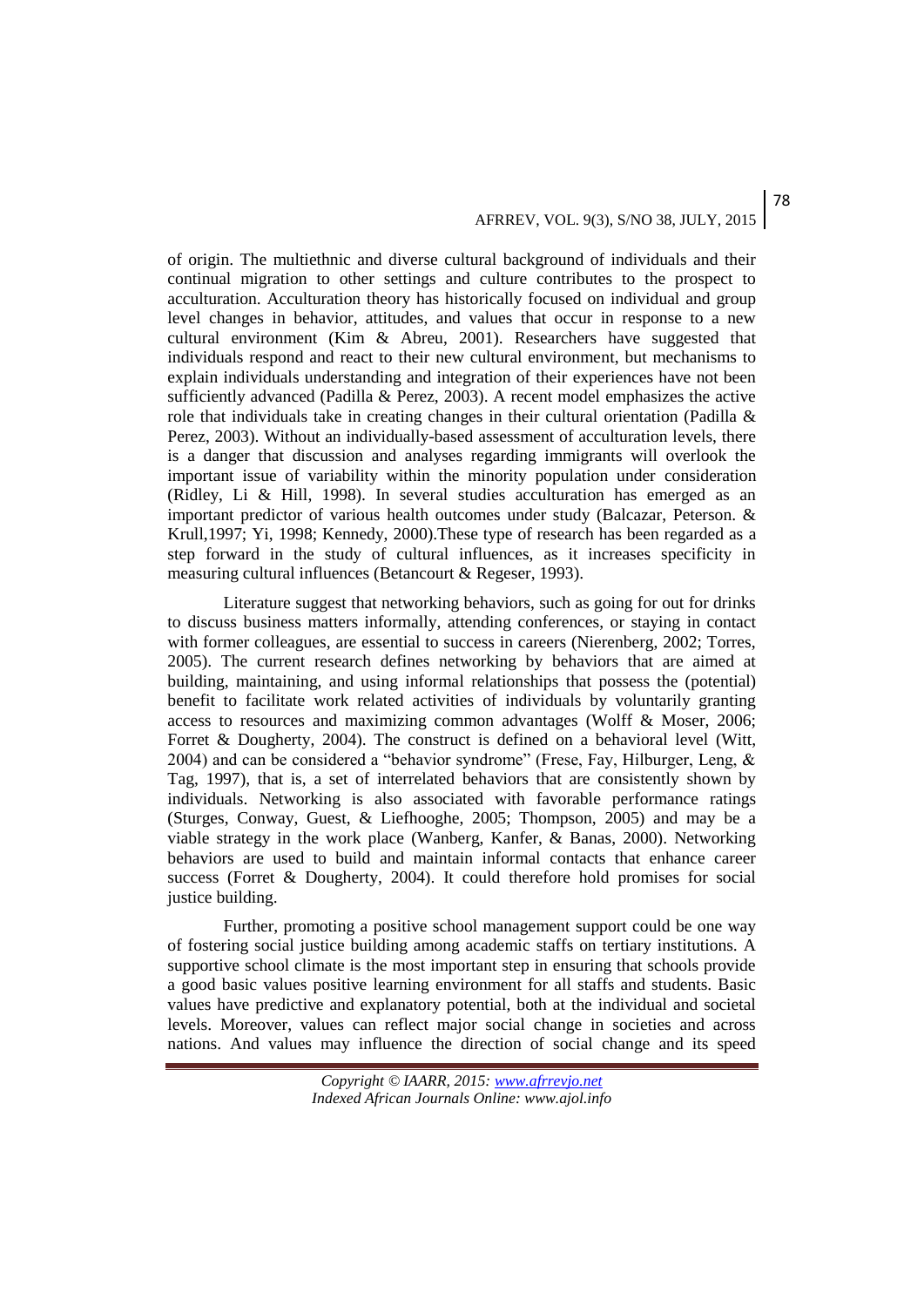79

(Davidov, Schmidt, & Schwartz, 2008). According to Bell (1997), social justice education as a process is democratic and participatory, inclusive and affirming of human agency and human capacities for working collaboratively to create change. Social justice education as a goal gives "full and equal participation of all groups in a society that is mutually shaped to meet their needs. Hence, this study would be beneficial to all spheres of educational stakeholders and could obviously provoke other researchers into organizational effect on social justice building of teachers.

#### **Research questions**

The following research questions were raised in this study

- 1. Is there any significant relationship between acculturation, networking, school management support and social justice building among academic staffs of tertiary institutions?
- 2. What is the predictive effect of acculturation, networking and school management on social justice building among academic staffs of tertiary institutions?
- 3. What is the contributive effect of acculturation, networking and school management to social justice building among academic staffs of tertiary institutions?

# **Research Design**

This study adopted a descriptive survey design of ex-post facto type. A survey study usually deals with the description and analysis of status of an area. It attempts to describe what exists now and explain why certain situations exist as well as focuses on the characteristics of the population by studying representative sample. It is in this accordance, that this study is adopting the survey study design to enable an effective investigation of the variables in this study without manipulating the variables as they naturally occurs.

### **Population**

The population for the study consists of all academic staffs of tertiary institutions in Oyo state, Nigeria. This includes all States and Federal Universities, Polytechnics and Colleges of education within the state. Private institutions were excluded from this study on the bases of the differences and practices between private and public institutions.

# **Sample and Sampling Technique**

A sample of three hundred (300) academic staffs of tertiary institutions in the designated area was randomly selected for the study. This was drawn from the State and Federal University, Polytechnic and College of Education within the state. One hundred (100) each were selected from the University, Polytechnic and College of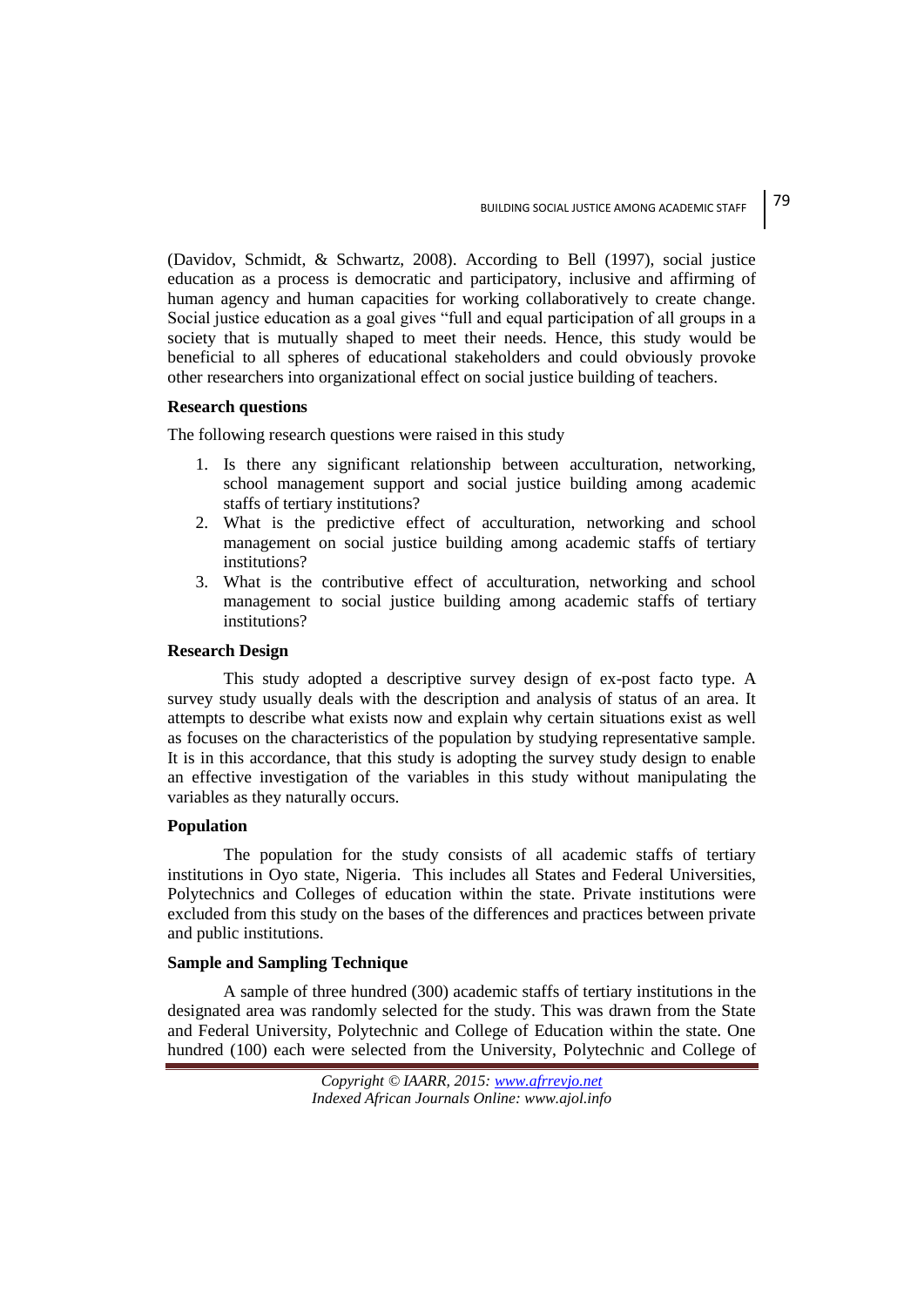Education resulting in the sampled three (300) hundred. The participants were aged between 35 and 56 years with a mean age of 47.2years and a standard deviation of 11.23.

# **Instrumentation**

The research tool used for the study was a questionnaire which consists of an introductory letter and four sections (sections A, B, C, and D). Section A consists of attributive data such as name of institution, status, designation and gender. Section B, C, D and E consist of standardized instruments measuring the independent variables and the criterion measure.

**Section B Acculturation scale:** The researcher adopted the Vancouver Index Acculturation (VIA) developed by Ryder, et al. (2000). The VIA is a 20-item instrument with separate measures for heritage and mainstream acculturation dimensions. Previous research has shown this instrument to have acceptable reliability. In this study, the reliability measures were found to be .84 for the heritage dimension and .82 for the mainstream dimension.

**Section C: Networking behaviour Scale:** The tool used as a measure was a self developed Networking behaviour scale. The scale is a 10-item scale patterned in a 5 point likert format. The response pattern ranges from 1=never, 2=seldom, 3=often, 4=very often and 5=always. Typical item in the scale is "how often are you connected to the career world", "how often do you attend conferences, workshops and symposium on career search. Increasing scores indicates less difficulty with networking while decreasing scores indicates difficulty with networking. The scale has reported a split half-coefficient alpha of .75.

**Section D: School Management support:** The School Management Scale is a simple standardized questionnaire developed by Smith, Jim McCall and Louise Stoll (1997) in which the teaching staff population of a school is asked to rate 17 items on a 5 point scale. The instructions are to put a score of 1 to 5 against each of the 17 items: the scoring hence ranges from 1=Strongly disagree,  $2 =$  Disagree,  $3 =$  Uncertain,  $4 =$ Agree, 5= Strongly agree.

**Section E: Social justice building:** The tool used as a measure was a self developed social justice building scale. The scale is a 10-item scale patterned in a 5-point likert format. The response pattern ranges from 1=never, 2=seldom, 3=often, 4=very often and 5=always. Typical item in the scale is "I have faced challenges in teaching for social justice", "Positive teaching makes a social justice educator." Increasing scores indicates less difficulty with social justice building while decreasing scores indicates high difficulty with social justice building.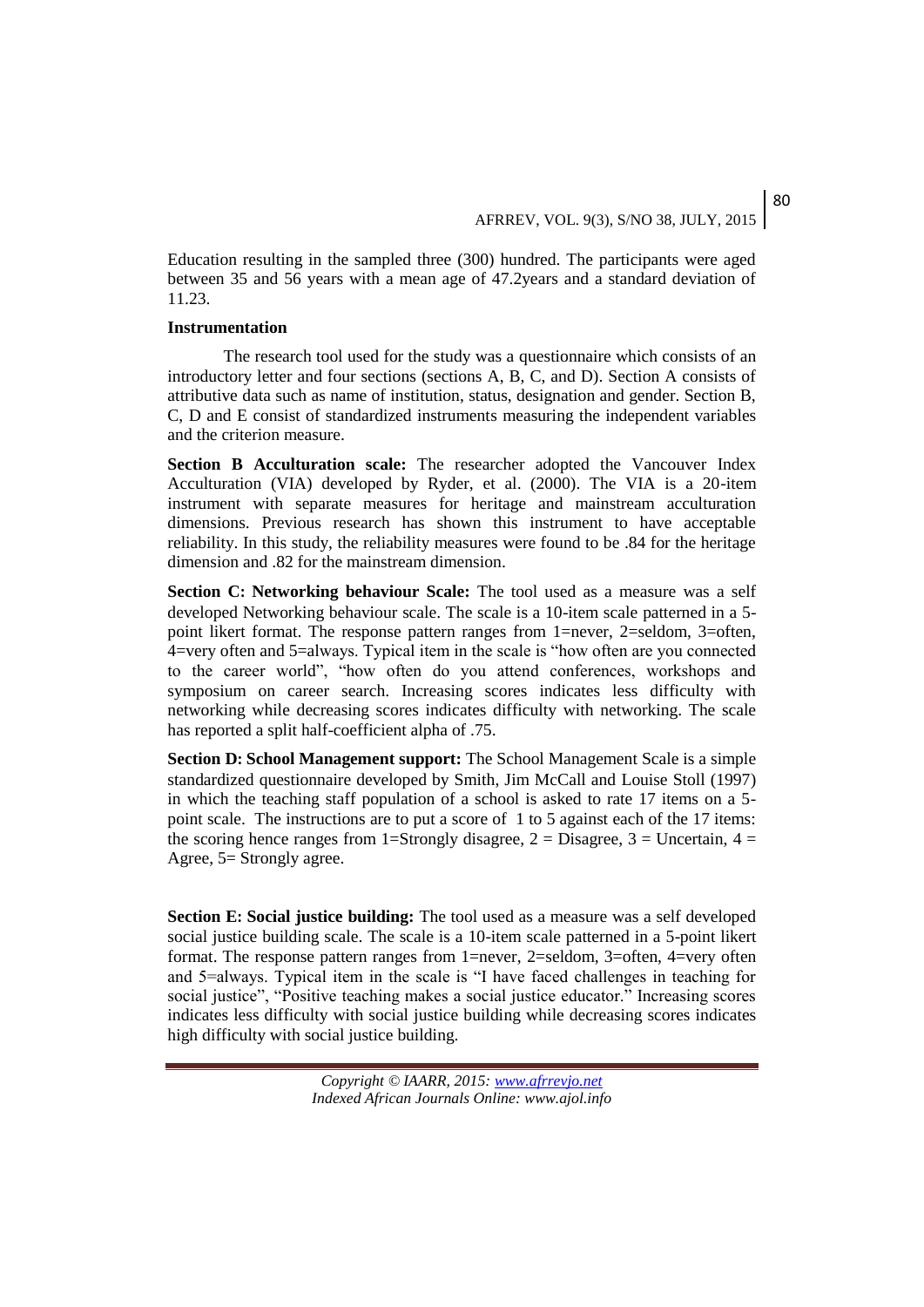### **Procedure**

The researchers personally distributed and collected the completed questionnaire from the selected academic staffs of tertiary institutions. Participants were adequately informed of the confidentiality of the data provided and the need to be precise and truthful in filling the questionnaire. The questionnaire was then filled and returned by the participants after adequate understanding.

#### **Method of Data analysis**

Relationship between the independent variables and the criterion measure were analyzed using Pearson product moment correlation. The combine and relative effect of the independent variables to social justice building were further analyzed with multiple regression statistics.

#### **Results**

# **Table 1: Descriptive Statistics and Correlations among Variables**

| Variables         | N   | X     | SD.   |      | 2    | 3    | 4    | 6 |
|-------------------|-----|-------|-------|------|------|------|------|---|
|                   |     |       |       |      |      |      |      |   |
| Social justice    | 300 | 34.17 | 12.67 | 1.00 |      |      |      |   |
|                   |     |       |       |      |      |      |      |   |
| Acculturation     | 300 | 88.92 | 7.66  | .428 | 1.00 |      |      |   |
|                   |     |       |       |      |      |      |      |   |
| Networking        | 300 | 32.21 | 10.98 | .411 | .367 | 1.00 |      |   |
|                   |     |       |       |      |      |      |      |   |
| School management | 300 | 62.49 | 9.63  | .318 | .245 | .202 | 1.00 |   |
| support           |     |       |       |      |      |      |      |   |

From the table the correlation coefficients between all the variables were significant with the strongest relationship between social justice and acculturation.

# **Table 2: Summary of Regression Analysis between Predictor Variables and Social Justice**

| $\mathbb{R}$                  |    | $=.561$ |                |                |         |      |
|-------------------------------|----|---------|----------------|----------------|---------|------|
| $R^2$                         |    | $=.315$ |                |                |         |      |
| ADJ $\mathbb{R}^2$            |    | $=.309$ |                |                |         |      |
| STD. ERROR ESTIMATE $= 7.483$ |    |         |                |                |         |      |
| Source                        | Of | Df      | Sum of Squares | Means          | F-Ratio | P    |
| Variation                     |    |         |                | <b>Squares</b> |         |      |
| Regression                    |    | 3       | 4244.71        | 1414.90        | 104.96  | .000 |
| Residual                      |    | 296     | 3988.72        | 13.48          |         |      |
| Total                         |    | 299     | 8233.43        |                |         |      |
|                               |    |         |                |                |         |      |

*Copyright © IAARR, 2015: www.afrrevjo.net Indexed African Journals Online: www.ajol.info*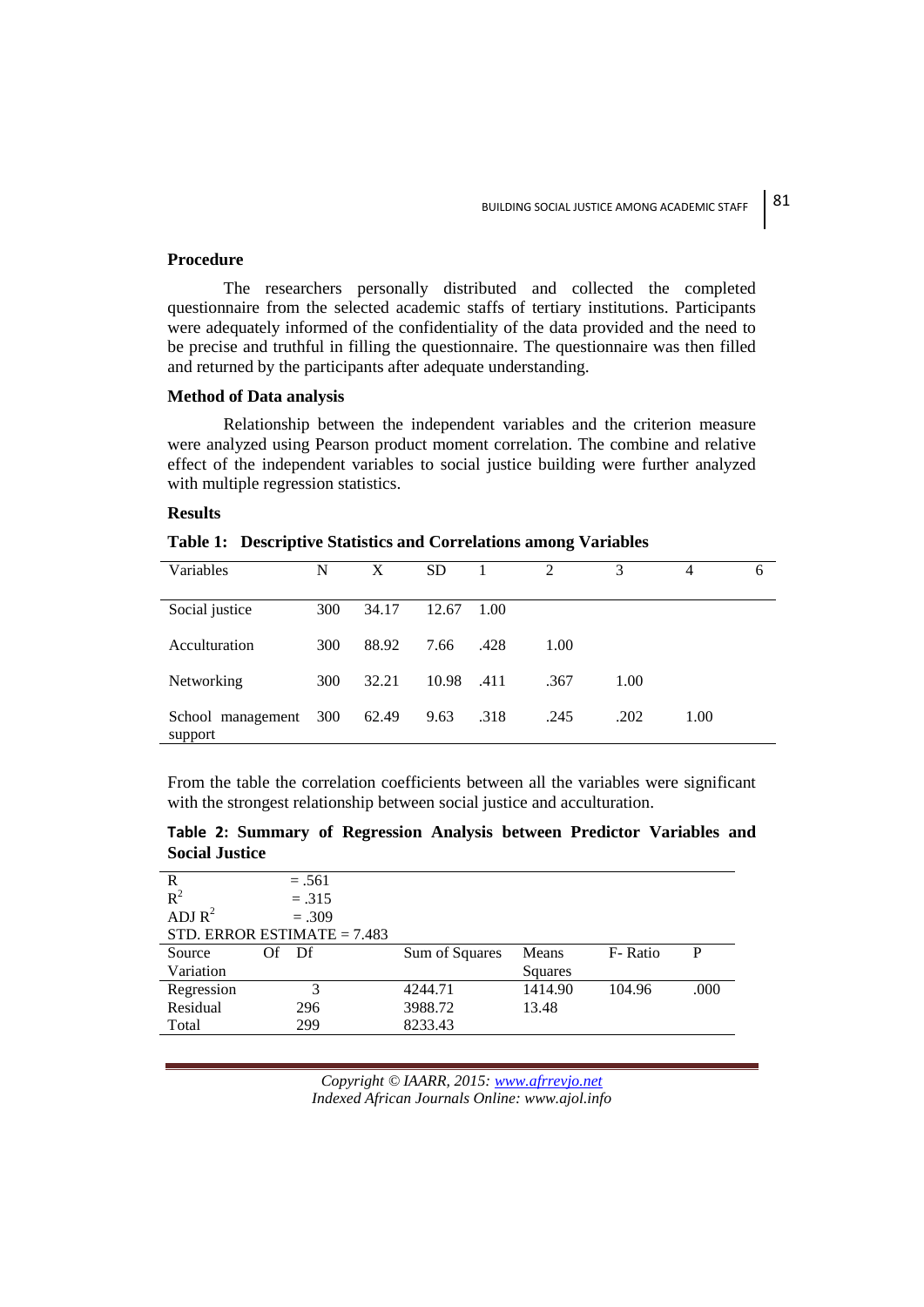From the results presented in table 2, the independent variables collectively yielded a coefficient of multiple regressions (R) of .561 and an adjusted  $\mathbb{R}^2$  of .315 and an adjusted  $R^2$  of .309. This shows that 30.9% of the total variance of social justice building *institutions* by the participants is accounted for by the combination of the three predictive variables studied. The table as well indicates that the analysis of variance of multiple regression data produced an F- ratio value significant at 0.05 level (F = 104.96;  $p < .05$ ). The findings thus confirm that the three variables are significant predictors of the criterion measure and that this prediction could not be by chance.

|                                 | Unstandardized<br>coefficient |            | Standardized<br>coefficient | T-Ratio | Sig  |
|---------------------------------|-------------------------------|------------|-----------------------------|---------|------|
| Predictor                       | B                             | <b>SEB</b> | $BETA$ $\beta$              |         |      |
| Acculturation                   | .221                          | .048       | .286                        | 4.942   | .000 |
| Networking                      | .112                          | .031       | .182                        | 2.011   | .013 |
| School<br>management<br>support | .126                          | .038       | .128                        | 2.009   | .025 |

**Table 3: Relative contribution of the Independent Variables to the Prediction of Social Justice** 

From the results displayed in table 3 above, each of the independent variables made significant individual contributions to the prediction of the criterion measure (social justice). The results indicated that the following beta weights represent the predictive strength of the independent variables observed in accordance to the most effective to the least; Acculturation,  $\beta = .286$ ,  $t = 4.942$ ,  $P < 0.05$ ; Networking,  $\beta = .182$ ,  $t =$ 2.011, P< 0.05; School management support,  $\beta$  = .128, t = 2.009, P< 0.05.

# **Discussion**

The analysis of relationship among between acculturation, school management supports, networking and social justice building among academic staffs as shown in the correlation matrix in table 1 indicates that the correlation coefficients between all the variables were significant. This suggests that, acculturation, school management support, networking could influence social justice building among academic staffs.

82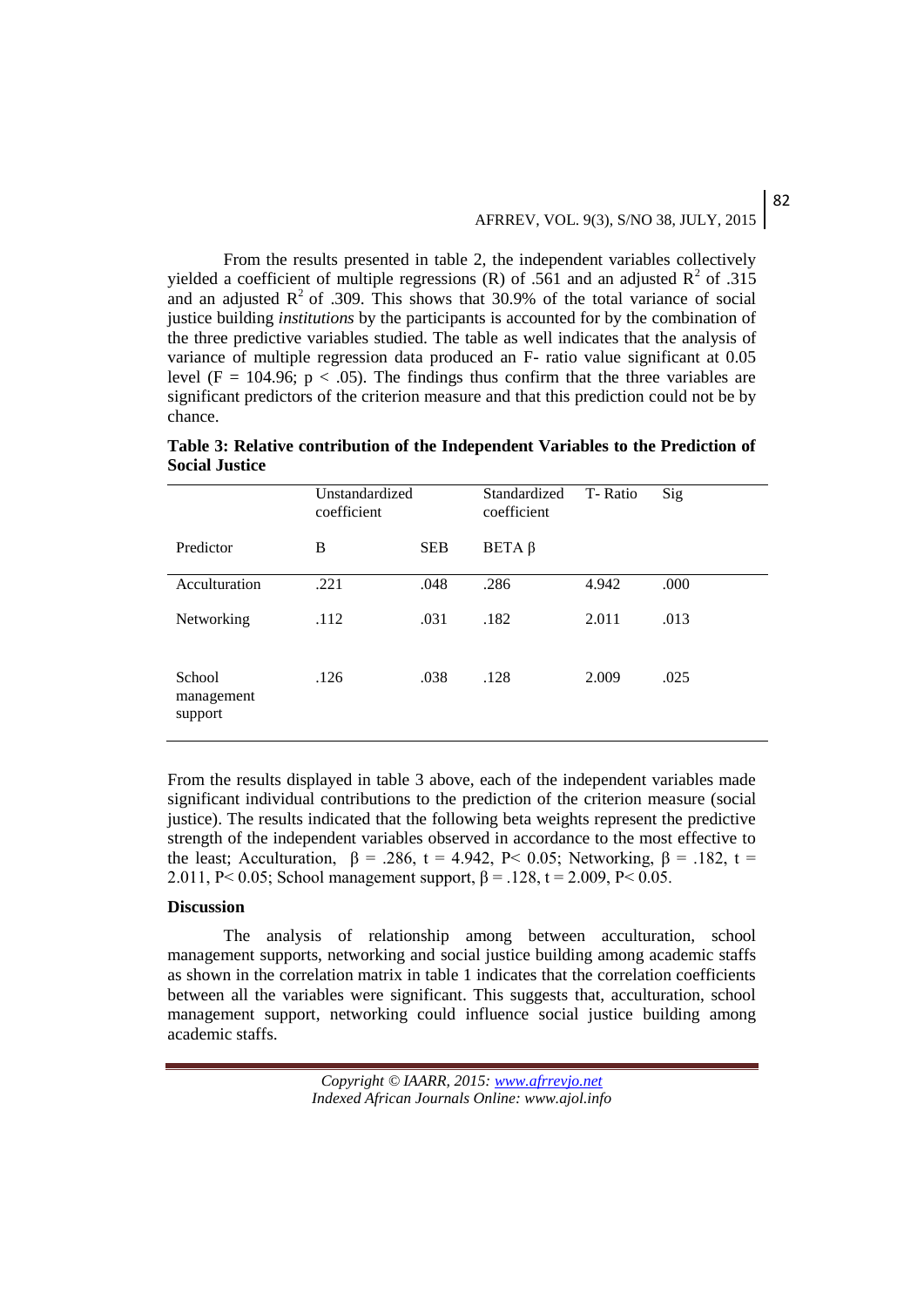#### 83 BUILDING SOCIAL JUSTICE AMONG ACADEMIC STAFF

The multiple regression analysis in table 2 shows that acculturation, school management support and networking could influence social justice building among teachers. The magnitude of this relationship in predicting the social justice building among the participants is reflected in the values of coefficient of multiple  $R^2$ .315 and an adjusted Multiple  $\mathbb{R}^2$ . 315 as shown in table 2. Thus, it can be said that 30.9% of the total variance in the social justice building of the participants is accounted for by the combination of acculturation, school management support and networking. Consequently, the other 69.1% variation of social justice building could be attributed to factors not included in this study. The F-ratio value of 104.96 significant at 0.05 further affirms this posit that the predictive capacity of the independent variables could not have be attributed to chance factor.

With regard to the extent to which each of the three independent variables contributes to the prediction, as postulated in hypothesis 3 it could be ascertained that acculturation is the most potent predictor of social justice building among the other factors. The finding is corroborated by extant studies of Zane and Mak (2003), Cuellar, Arnold, & Maldonado (1995) and Rogler, Cortes,&Malgady (1991). Understanding the cosmopolitan nature of tertiary institutions provides a basis for the recent finding. If individuals show more knowledge of their heritage cultures than they do of the new contact cultures, the model holds that they are less acculturated; similarly, if the persons possess more knowledge of the host cultures, then they are more acculturated. The recognition of intersecting settings and cultures has furthered the theoretical development of the acculturation process. While many processes of change have been identified and described, theory in the area of acculturation is still relatively ineffective at delineating the individual differences in the acculturation experience.

Networking behaviour is the fourth predictor in this study. Extending previous social justice building finding corroborates previous studies. Specifically, these prior studies noted that individuals with a larger social network and with stronger ties in their network reported spending more time on networking during social justice demand, suggesting that network structure is an important determinant of tertiary academic staff's social justice building. A probable explanation is seen from the perspective of a social web which networking is founded on, increasing the potentials and chances of acquiring information about the world of works and demand of rights and fair practices. Also, time spent networking was found to relate positively to number of justice building, and explained additional variance over time spent searching through print advertising, internet, and public services. Thus, teachers who spent more time networking received more concerns for justice building, regardless of their use of other behavioural patterns. This suggests that networking as an informal justice building behaviour provides teachers with information that is nonredundant with information gathered by more formal social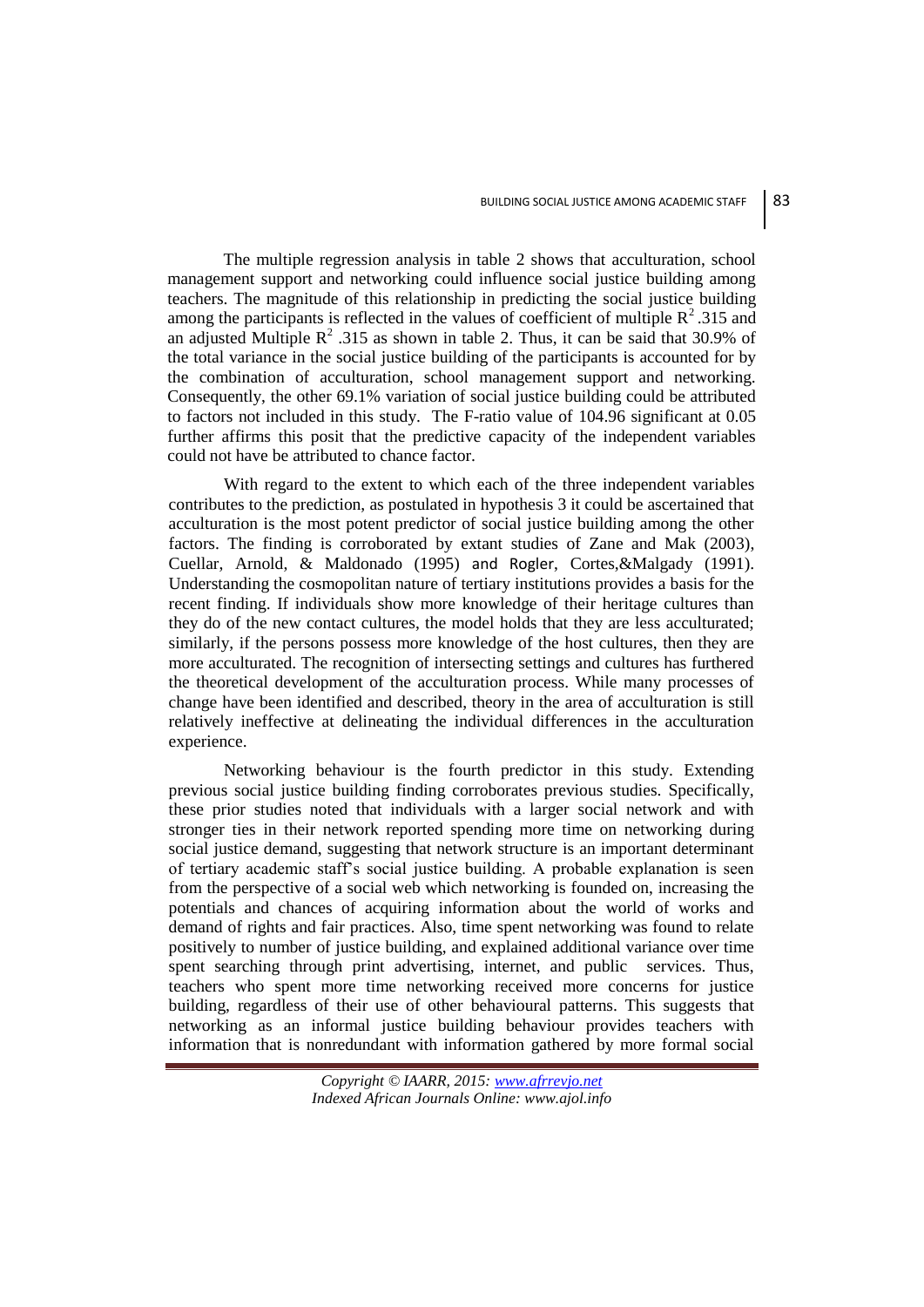justice behaviours (Saks & Ashforth, 2000; Zottoli & Wanous, 2000).

In this study school management support did not significantly contribute to the prediction of social justice building of teachers. It should be noted that when the quest for fairplay or demands of rights arises, discrepancies always persist between the school management and the staffs or teachers. More so, in addition to some unpalatable policies meted on teachers from the government the school management seems to be of little or no support to the teachers. This might be a plausible reason for the current lack of contribution of school management building to social justice building among teachers.

# **Recommendations**

- 1. Academic staffs of tertiary institutions should be encouraged to become more enlightened with acculturation, , networking and management support. It is expected that tertiary academic staffs who can assert self in their academic delivery as well as maintain and regulate their cultural beliefs amongst other beliefs will find it easier to achieve success in their quest for social justice.
- 2. Teaching values and practices that encourages the development of social justice building, acculturation and networking skills should be encouraged.
- 3. Policies should be enacted in the country, which will herald and address issues around the social justice building of academic staffs of tertiary institutions.
- 4. Conferences, seminars, symposiums, workshops should be organized geared at investing and changing positively the perception of social justice building among academic staffs of tertiary institutions.
- 5. Special agencies should be established with staffs well trained and equipped to effectively manage cases involving social justice as well as synergize the predictor variables in this study to develop adequate training programme to enhance social justice building of academic staffs of tertiary institutions.

# **Conclusion**

At a time when education is in a constant flux, academic staffs of tertiary institutions are expected to incorporate reforms on a number of levels into their daily practice. This study has shown that social justice building is a necessary factor when considering the teaching profession. Teaching for social justice has the potential to prepare citizens who are sophisticated in their understanding of diversity and group interaction, able to critically evaluate social institutions, and committed to working democratically with diverse others. Occurrences as this has created an environment where those teachers who wish to survive and thrive must become involved in an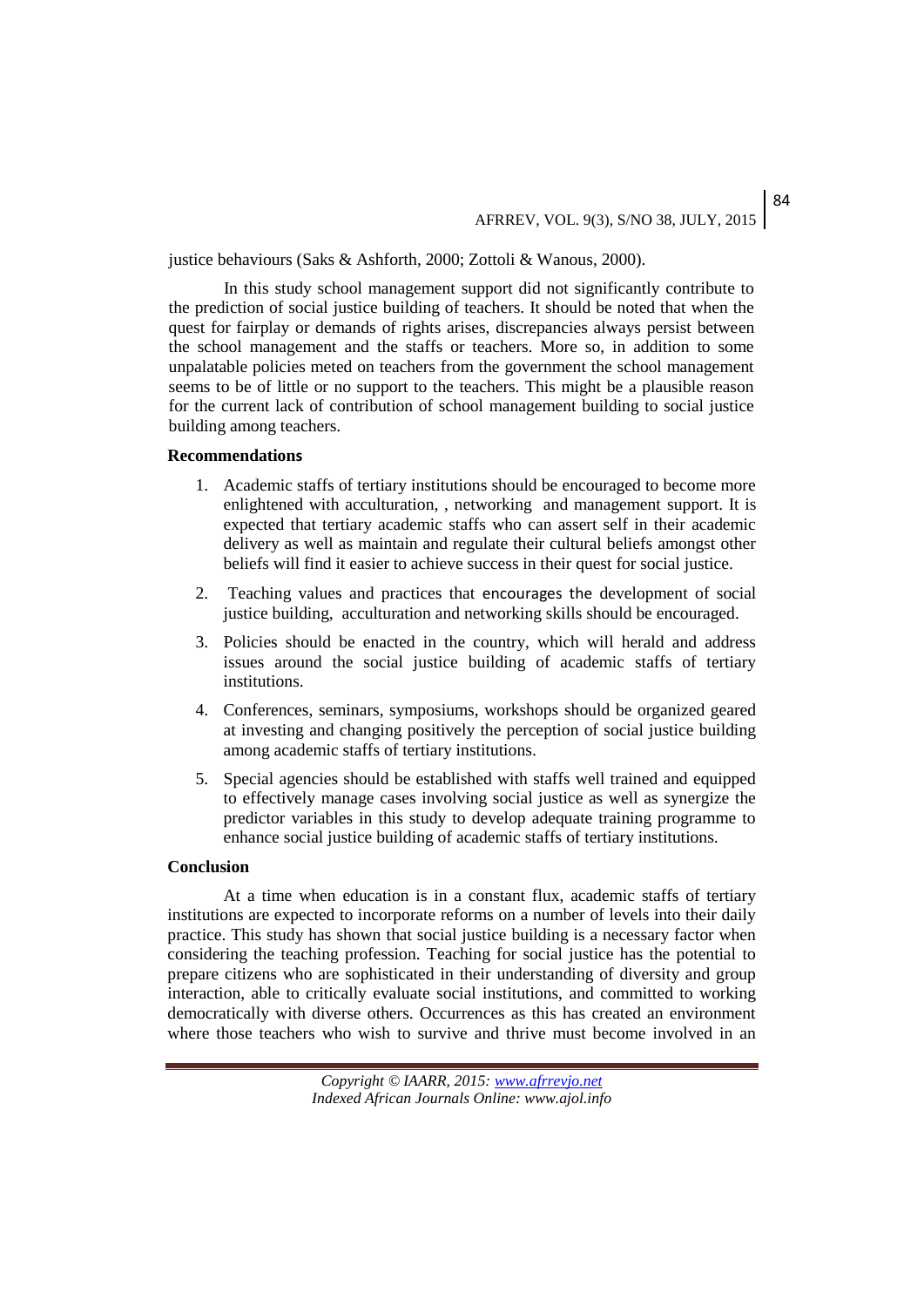increased rate of personal adaptation and professional development. In order to enhance the social justice building among academic staffs of tertiary institutions, or reduces its economic costs, the following recommendations are hereby made, that, significant stakeholders should utilize for effectiveness.

#### **Reference**

- Adams, M., Blumenfeld, W. J., Castandeda, R., Hackman, H. W., Peters, M. L., & Zuniga, X. (2000). *Readings for diversity and social justice*. New York: Routledge.
- Alexander, R. Jr. (2005). *Racism, African Americans, and social justice*. New York: Rowman & Littlefield Publisher.
- Balcazar, H., Peterson G.W. & Krull, J.L. (1997). Acculturation and family cohesiveness in Mexican American pregnant women: social and health implications. *Family & Community Health . 20, 16-31.*
- Betancourt, H. & Regeser, S. (1993). The study of culture, ethnicity, and race in American psychology. *American Psychology, 48, 629-637.*
- Bigelow, W., & Peterson, B. (2002). *Rethinking globalization: Teaching for justice in an unjust world*. Milwaukee, WI: A Rethinking Schools Publication.
- Bigelow, W., Christensen, L., Karp, S., Miner, B., & Peterson, B. (Eds.). (2000). *Rethinking our classroom: Teaching for equity and justice*. Milwaukee, WI: A Rethinking Schools Publication.
- Collins, P. H. (1998). *Fighting words: Black women and the search for justice*. Minneapolis: University of Minnesota Press.
- Davidov, E., Schmidt, P., & Schwartz, S. H. (2008). Bringing values back in: The adequacy of the European Social Survey to measure values in 20 countries. Public Opinion Quarterly, 72(3), 420-445.
- Delgado, R., & Stefancic, J. (2001). *Critical race theory: an introduction***.** New York: New York University Press.
- Ekanga, B. (2005). *Social justice and democracy: The relevance of Rawl's conception of justice in Africa*. New York. Peter Lang.
- Forret, M. L., & Dougherty, T. W. (2004). Networking behaviors and career outcomes: Differences for men and women? *Journal of Organizational Behavior, 25, 419 – 437.*
- Freire, P. (2003). *Pedagogy of the Oppressed*. New York: Continuum.

*Copyright © IAARR, 2015: www.afrrevjo.net Indexed African Journals Online: www.ajol.info*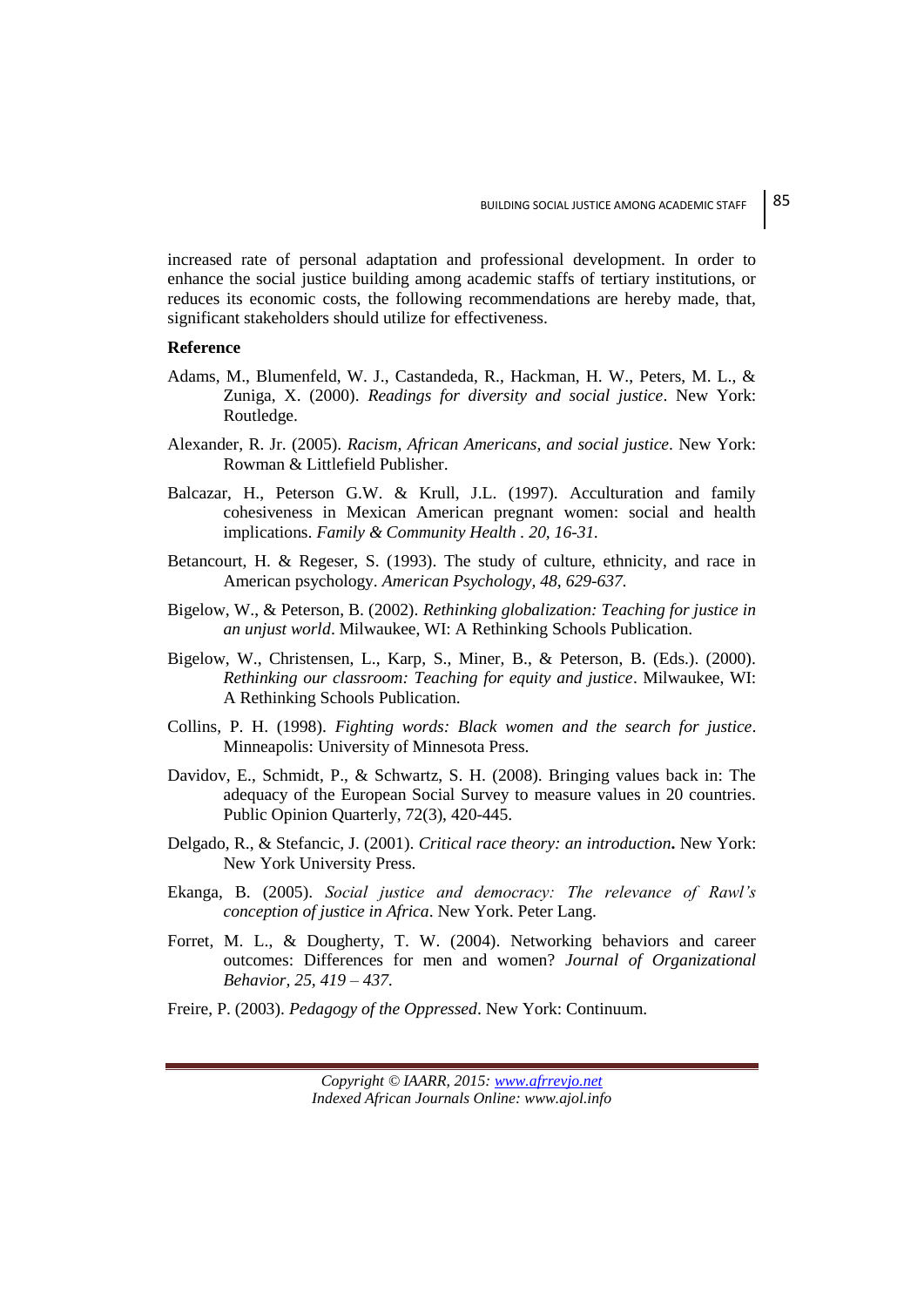- Frese, M., Fay, D., Hilburger, T., Leng, K., & Tag, A. (1997). The concept of personal intiative: Operationalization, reliability, and validity in two German samples. *Journal of Occupational and Organizational Psychology, 70, 137 - 161.*
- Gutstein, E., & Peterson, B. (Eds.). (2005). *Rethinking mathematics: Teaching social justice by the numbers*. Milwaukee, WI: Rethinking Schools.
- Kennedy, C.M. (2000) Television and young Hispanic children's health behaviors. *Pediatric-Nursing. 26, 283-288.*
- Kim, B. S. K., & Abreu, J. M. (2001). Acculturation measurement: Theory, current instruments, and future directions. In J. G. Ponterotto, J. M. Casa, L. Suzuki, & C. M. Alexander (Eds.), Handbook of multicultural counseling (2nd ed., pp. 394 -424). Thousand Oaks, CA: Sage.
- Lather, P. (2004). Scientific research in education: A critical perspective. *Journal of Curriculum and Supervision*, 20(1), 14-30.
- Nierenberg, A. R. (2002). Nonstop networking. Hendon, VA: Capital Books
- Olesen, V. L. (2000). Feminisms and qualitative research at and into the millennium. In Denzin, N. K. & Lincoln, Y. S. (Eds.), *Handbook of qualitative research*  (pp. 215-255). Thousand Oaks, CA: Sage Publications.
- Padilla, A. M. and Perez, W. (2003). Acculturation, Social Identity, and Social Cognition: A New Perspective. Hispanic Journal of Behavioral Sciences - Hispan Journal Behav Science, 25(1):35-55.
- Ridley, C.R., Li, L.C. & Hill, C.L. (1998). Multicultural assessment: reexamination, reconceptualization, and practical application. *Counseling Psychologist, 26, 827-911.*
- Saks, A.M., Ashforth, B.E. (2000). Change in job search behavior and employment outcomes. *Journal of Vocational Behavior*, 56, 277-287.
- Solorzano, D. G., & Delgado Bernal, D. (2001). Examining transformational resistance through a critical race and LatCrit theory framework: Chicana and Chicano students in an urban context. *Urban Education*, 36(3), 308-342.
- Sturges, J. J. L., Guest, D., Conway, N., & Davey, K. M. (2002). A longitudinal study of the relationship between career management and organizational commitment among graduates in the first ten years at work. Journal of Organizational Behavior, 23, 731 - 748.
- Thompson, J. A. (2005). Proactive personality and job performance: A social capital perspective. Journal of Applied Psychology, 90, 1011 - 1017.